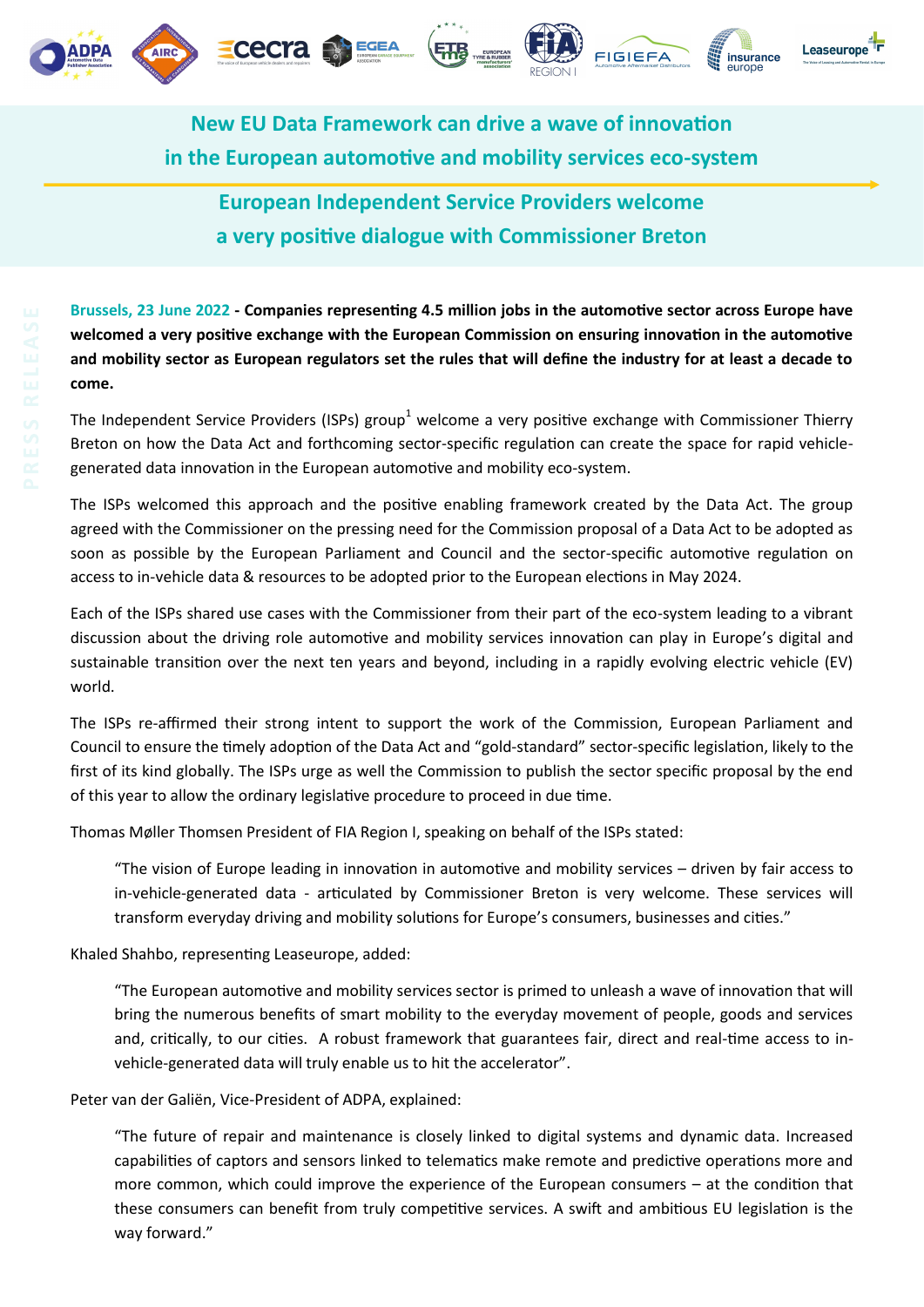

Jean Charles Herrenschmidt, President of CECRA, remarked:

"The future importance of an efficient and innovative service economy requires a perfect and transparent collaboration between all the actors of mobility around a unique and shared data."

Thierry Coton representing EGEA stated :

"Current stationary diagnostic tools will shift as applications into the vehicle, allowing remote diagnostics. This is a huge advantage in terms of vehicle health predictability, as a basis for a more effective repair process."

Chris Delaney, representing ETRMA added:

"Advancement in technology and the evolution of consumer preferences and buying behaviours are sparking new opportunities for the tire industry and more broadly for the mobility sector. Ensuring access to in-vehicle generated data is crucial to enabling the collective industry to innovate and deliver smarter, safer, and more sustainable mobility solutions."

Nicolas Jeanmart, representing Insurance Europe, remarked:

"A regulatory initiative guaranteeing direct access to in-vehicle generated data would enable insurers to launch new products aimed at reducing emissions and improving road safety, as well as new, innovative services, such as theft notification and stolen vehicle recovery. It would also make it easier for insurers to understand new risks, such as those related to increasingly autonomous cars."

Bastian Müller, representing FIGIEFA concluded:

"The opportunity for Europe is vast. With unfettered and secure access to vehicle-generated data & resources, there is so much value the businesses we represent can create in the automotive and mobility ecosystem. The fact that the Commission has opted to make this the first area for sector-specific regulation under the Data Act reflects the pressing need to get the right legislation in place as rapidly as possible."

 $^1$  The businesses represented by the ISPs core group employ over 4.5m people in more than 500,000 companies, predominantly SMEs. It accounts for more €225 Billion revenue in aftermarket parts & labour, while around 48% of all new European vehicles are purchased annually by Leasing & Rental fleets.